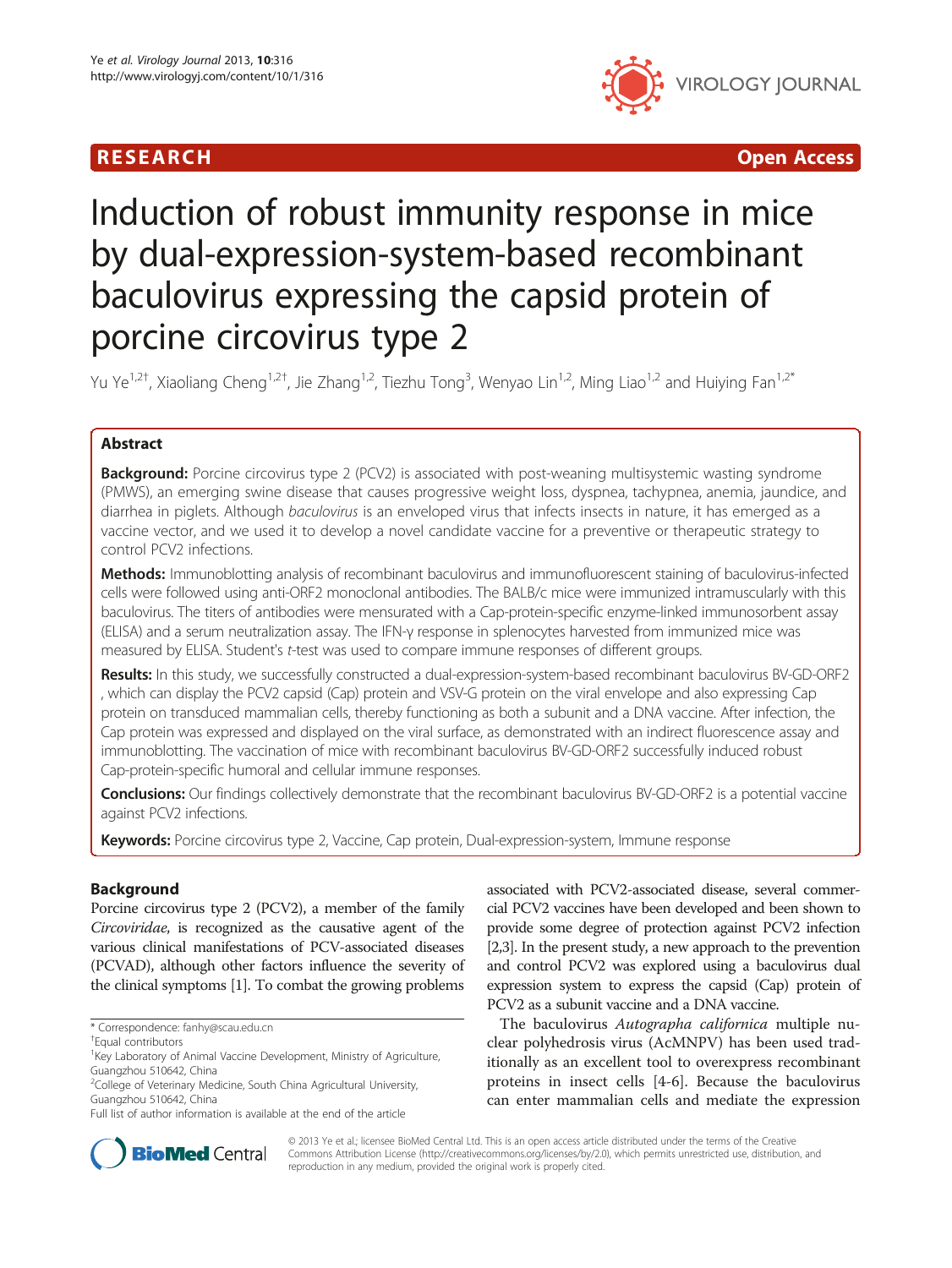of transgenes under a promoter that is active in mammalian cells [[7](#page-6-0)], baculoviral vectors have been exploited as versatile vaccine vehicles to produce candidate vaccines against various pathogens [[8-10\]](#page-6-0). It has also been reported that a pseudotype baculovirus displaying the glycoprotein of vesicular stomatitis virus (VSV-G) on its envelope can extend the host range of the baculovirus and enhance its resistance to inactivation by animal serum complement [\[11-13](#page-6-0)].

Recently, AcMNPV has been further engineered for use as a new eukaryotic display system to express exogenous peptides on the surface of the viral envelope. This display strategy relies on thegp64 protein, which is the major envelope protein of the baculoviruses, which has an amino-terminal signal peptide (SP), a mature transmembrane domain (TM) and a cytoplasmic tail domain (CTD). For the surface display of exogenous peptides, a heterologous peptide was inserted between the SP and mature domain of gp64. After its expression with the native gp64, the fusion protein is translocated to the plasma membrane and incorporated into the baculoviral envelope. This method has been extended to develop pseudotyped baculoviruses as a potential vaccine delivery platform. Several research groups have demonstrated that direct vaccination with pseudotyped baculoviruses can induce high titers of antigen-specific antibodies [[14](#page-6-0)-[16](#page-6-0)].

Based on the characteristics of the baculoviruses as a gene delivery system and surface display system together, a dual-expression-system-based recombinant baculovirus BV-GD-ORF2 was constructed in this study, which can display the PCV2 Cap protein and the VSV-G protein on the viral envelope and expresses the Cap protein when it is used to transduce mammalian cells. The first objective of this study was to effectively display the functional Cap protein on the baculoviral envelope, hoping that the Cap protein would retain its superior immunogenicity after in vivo immunization. Our second objective was to efficiently express the Cap protein in transduced mammalian cells. The third objective was to display the VSV-G protein on the viral envelope to boost the baculovirus resistance to complement. The potential utility of BV-GD-ORF2 as a vaccine was evaluated in a mouse model. Robust humoral and cellular immune responses were successfully induced in mice immunized with the recombinant baculovirus BV-GD-ORF2. These results suggest that a PCV2 vaccine based on the baculovirus dual expression system can be used as an alternative strategy to protect against PCV2 infection. To our knowledge, this is the first study to establish a PCV2 vaccine based on the baculovirus dual expression system.

## Results

#### Construction of the baculovirus dual expression system

The recombinant baculovirus BV-GD-ORF2 was constructed as described in the [Methods](#page-5-0) (Figure [1](#page-2-0)). The infection of Sf9 cells with BV-GD-ORF2 caused in extensive cell-cell fusion (Figure [2](#page-2-0)). This phenotype is attributable to the very high expression level of VSV-G protein, which has membrane-fusion activity, under the control of the polyhedrin promoter (PPH).

To investigate whether the Cap protein was displayed on the membrane of BV-GD-ORF2, the purified viral particles were analyzed with immunoblotting with an anti-ORF2 monoclonal antibody. A protein of an approximately 75 kDa protein (of the predicted size) was presented in the lanes loaded with the recombinant baculovirus BV-GD-ORF2 or with BV-GD-ORF2-infected Sf9 cells, but not in lanes containing pellets of viral nucleocapsids only or in those lanes loaded with AcMNPV wild-type (AcMNPV-WT) infected Sf9 cells (Figure [3\)](#page-3-0). Our observations indicated that the presence of both VSV-G and PCV2 Cap protein does not significantly reduce the displaying efficiency of Cap protein on baculovirus membrane.

To test the ability of BV-GD-ORF2 to express the Cap protein in mammalian cells, PK-15 cells were transduced with BV-GD-ORF2 and AcMNPV-WT. Distinct fluorescent signals were detected in the BV-GD-ORF2 transduced cells but not in the cells transduced with AcMNPV-WT (Figure [4](#page-3-0)). These results demonstrated that BV-GD-ORF2 not only displays the PCV2 Cap protein on the viral envelope but also expresses it in mammalian cells.

## Humoral immune responses in mice immunized with BV-GD-ORF2

To determine whether BV-GD-ORF2 can induce PCV2 specific immune responses in vivo after direct immunization, BALB/c mice were immunized intramuscularly with BV-GD-ORF2, pc-ORF2, AcMNPV-WT or phosphate-buffered saline (PBS). Cap-protein-specific antibodies and neutralizing antibodies were determined 3, 6, and 9 weeks after the primary immunization.

As shown in Figure [5](#page-3-0)a, 3 weeks after the primary immunization, Cap-specific antibodies were detected in all the mice immunized with BV-GD-ORF2 or pc-ORF2. Following the booster immunization, the mean antibody titers increased rapidly in the mice treated with BV-Dual-ORF2 or pc-ORF2, and there was a significant difference between the two groups at 6 weeks ( $P < 0.01$ ) and 9 weeks ( $P < 0.01$ ) after the primary immunization.

Serum samples were evaluated for their capacity to neutralize PCV2 strain GD-68 in a serum neutralization assays. As shown in Figure [5](#page-3-0)b, during the experimental period, mice immunized with the BV-GD-ORF2 developed significantly higher PCV2-specific neutralizing antibody titers than mice injected with pc-ORF2 ( $P < 0.01$ ), and the average neutralizing antibody titers in the mice vaccinated with BV-GD-ORF2 was up to 1:25.6 at 6 weeks after the primary immunization. As expected, none of the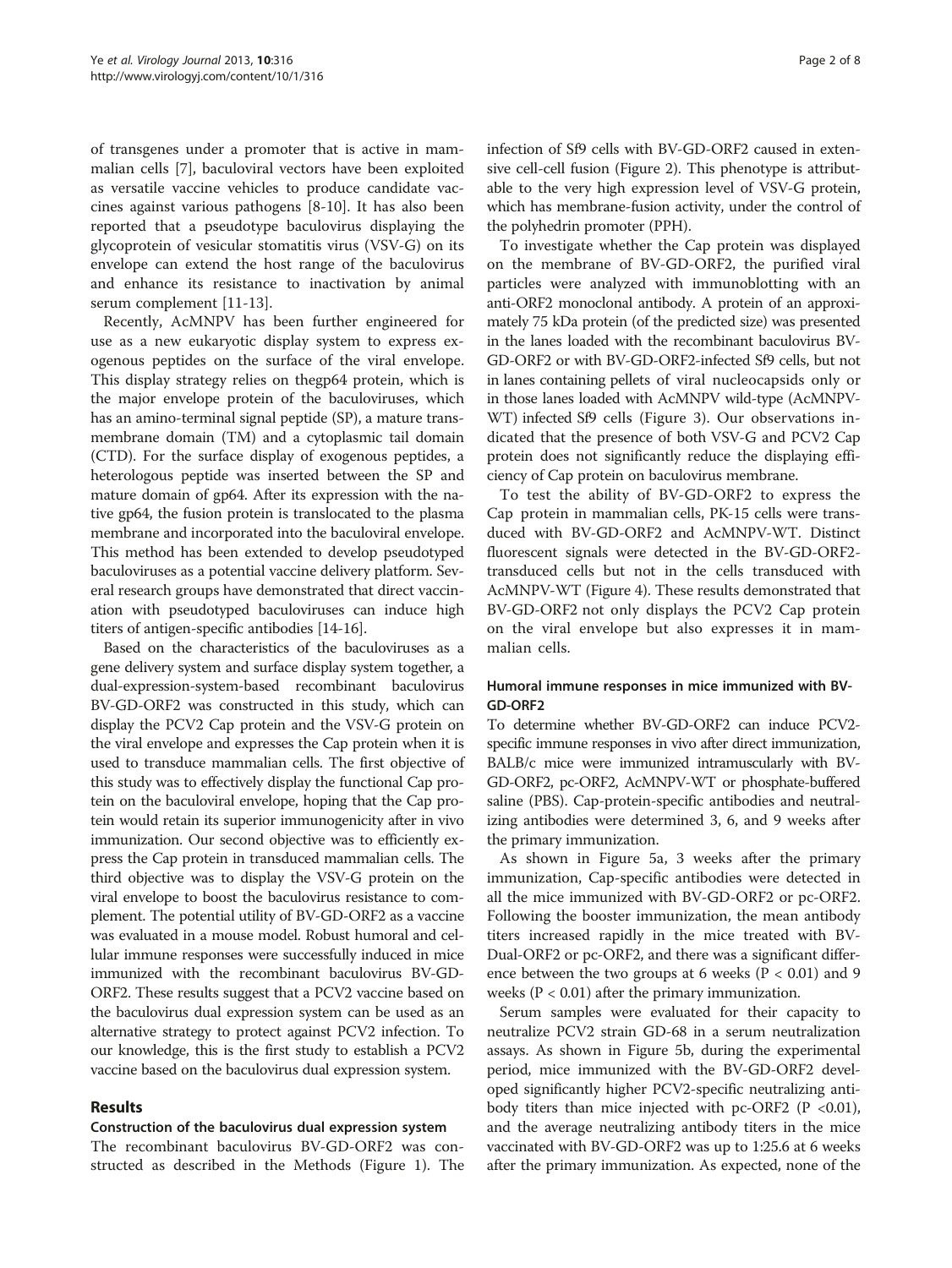<span id="page-2-0"></span>

negative control mice treated with AcMNPV-WT or PBS produced detectable Cap-protein-specific antibodies or neutralizing antibodies throughout the whole experimental period.

## Cellular immune response in mice immunized with BV-GD-ORF2

To characterize the cell-mediated immune responses in mice immunized with BV-GD-ORF2, splenocytes were isolated from the immunized mice at 6 weeks after the primary immunization and interferon γ (IFN-γ) production in splenocytes restimulated with the recombinant Cap protein was measured with an ELISA. As shown in Figure [6](#page-4-0), mean IFN-γ levels of 621 pg/ml or 112 pg/ml were detected in mice inoculated with  $1 \times 10^9$  PFU of BV-GD-ORF2 or pc-ORF2, respectively, and the difference between the two groups was significant ( $P < 0.01$ ). Splenocytes from mice immunized with AcMNPV-WT also showed a relatively high nonspecific IFN-γ response (189 pg/ml).

Because nearly all swine herds are seropositive for PCV2 and there are insufficient numbers of specificpathogen-free swine, and because experimentation with swine is expensive, our results were obtained with animals other than swine. Therefore, future studies should include data from swine if we are to completely understand the potential utility of candidate PCV2 vaccines based on the dual expression system of recombinant baculoviruses displaying immunogens.

## **Discussion**

Porcine circovirus 2 is the principal infectious agent implicated in the development of PMWS [\[17,18](#page-6-0)] and has also been associated with many other conditions such as porcine dermatitis and nephropathy syndrome (PDNS) and congenital tremors (CT), which are now collectively known as PCVAD [\[19](#page-6-0)]. Despite the use of preventive measures involving swine housing and herd management, high PCV2 seroprevalence and PMWS are found in many herds. The prevention of this disease maybe possible if vaccination-induced immunity can be developed in piglets before the time at which waning maternal immunity makes the animals susceptible to PCV2 infection [\[20\]](#page-6-0). Although several commercial vaccines have been developed to control PCV2 infections, there are potential safety problems associated with killed vaccines, including their incomplete inactivation and an increased risk of allergic reactions arising from the large

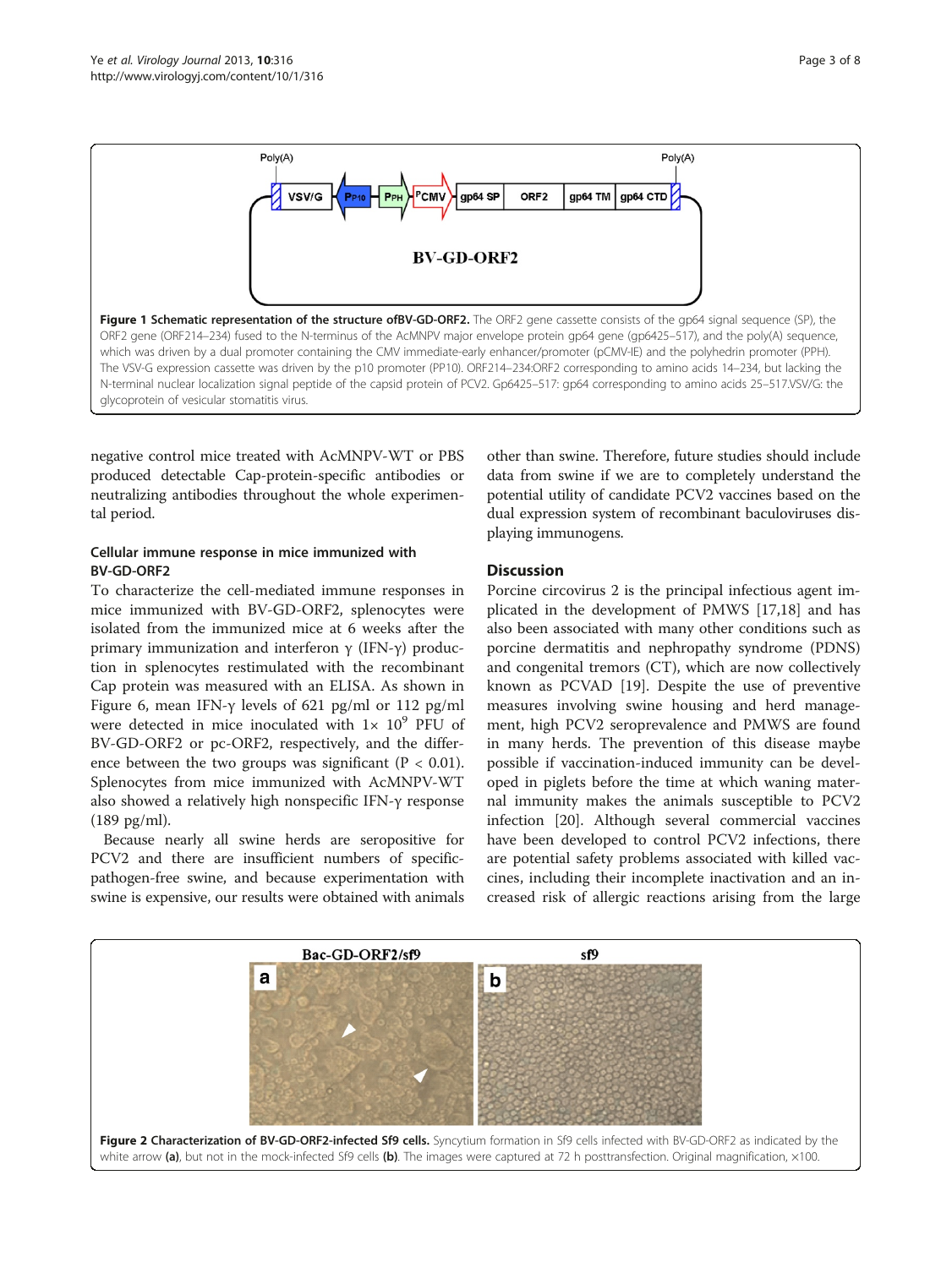amounts of antigen involved. Less expensive vaccines will make vaccination far more available for livestock, whereas genetically engineered vaccines, such as baculovirus-based vaccine, especially for the farms in developed countries. Thus, the development of an effective and affordable vaccine against PCV2 infection is an acceptable strategy for the prophylaxis of PMWS.

In this study, the dual-expression-system-based recombinant baculovirus BV-GD-ORF2 has been developed, which possesses two gene cassettes: PP10 promoter-controlled VSV-G expression cassette and CMV immediate-early enhancer (CMV-IE) and PPH promoters-controlled PCV2 ORF2 expression cassette. We investigated the efficacy of BV-GD-ORF2 as a vaccine against PCV2. Our results clearly showed that immunization with BV-GD-ORF2induced robust humoral and cellular immune responses in a mouse

model, indicating that BV-GD-ORF2 has value as a candidate vaccine to prevent and control PCV2.

Previous studies have shown that the PCV2-neutralizing antibodies were correlated, to some degree, with the efficacy of protection against PCV2. In this study, mice



 $\mathbf b$ 

<span id="page-3-0"></span>

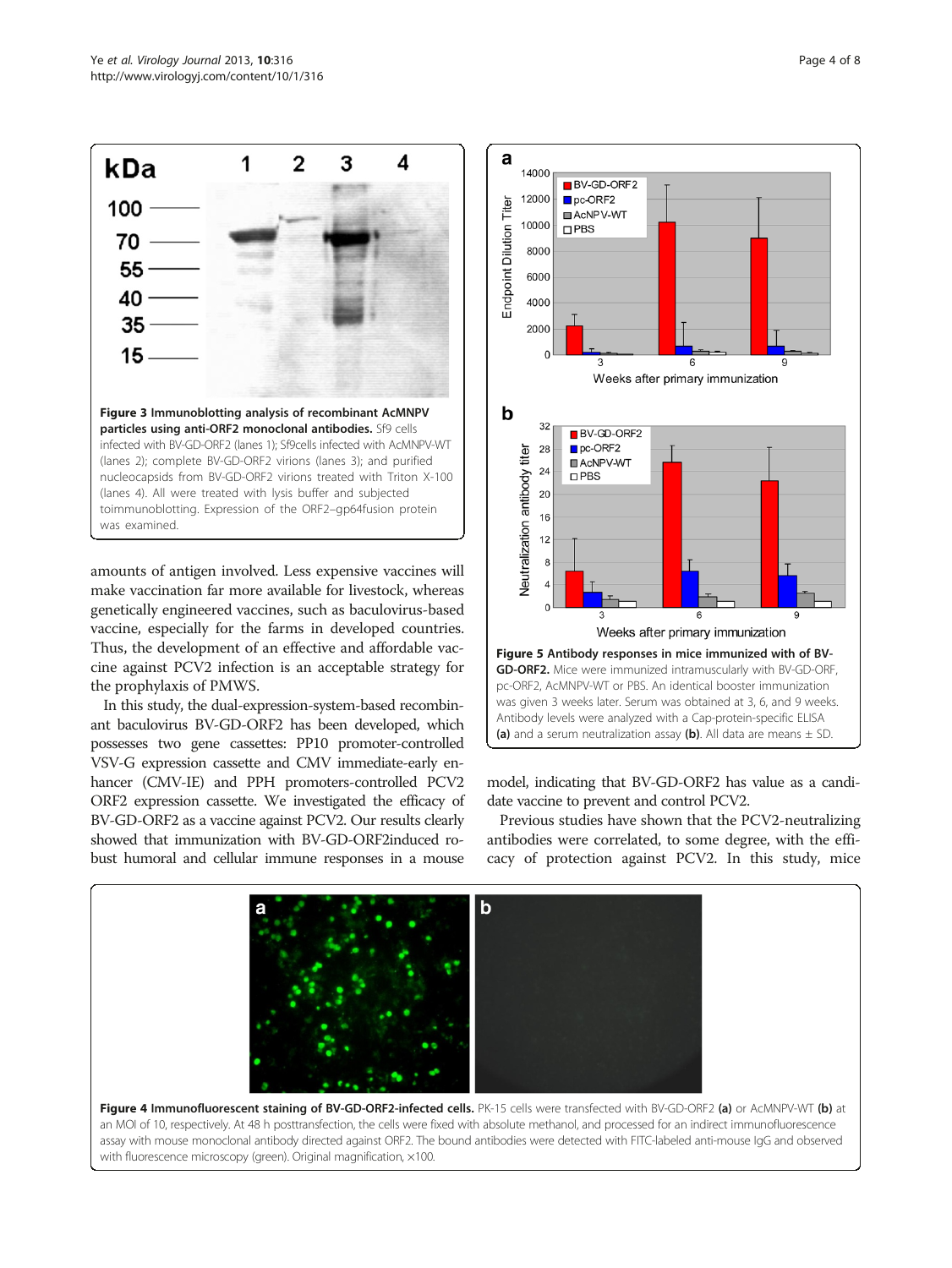<span id="page-4-0"></span>

immunized with BV-GD-ORF2 developed significantly higher PCV2-specific neutralizing antibody titers than did those immunized with pc-ORF2, probably because of the nature of the vaccine form. BV-GD-ORF2 is capable of the surface-display of the PCV2 Cap protein on the viral envelope and expresses it on transduced mammalian cells, so it plays dual roles as a subunit vaccine and a DNA vaccine, whereas pc-ORF2 only expresses Cap protein and functions as a DNA vaccine. In contrast, VSVG is displayed on the envelope of the pseudotyped baculovirus. The VSVG-modified virus not only prevents attack by the complement system in the mammalian serum, but also the efficiency of gene transfer into mammalian cells in vivo [\[21](#page-6-0)]. The Cap protein displayed on the envelope of BV-GD-ORF2 allows it to engage antigen-presenting cells (APCs) and activate the ORF2-specific immune reactions via the major histocompatibility II (MHC-II)-mediated antigen-presentation pathway, thus leading to more potent immune responses [\[22\]](#page-6-0). Moreover, unlike the DNA vaccine, the baculovirus can directly transduce the APCs [[23,24](#page-6-0)] resident in the muscle tissues and thus present antigen more efficiently to dendritic cells (DCs), which are the most important APCs [[25](#page-6-0)].

The protective immunity elicited by PCV2 vaccines is considered to be primarily mediated by the humoral response, although few data are available that describe the role of cell-mediated immunity in protection against PCV2. Previous studies have suggested that high levels of IFN-γ have a deleterious effect on protective immunity [[26](#page-6-0)]. However, Shen et al. recently reported that protective immunity against PCV2 in mice was mediated by Cap-specific CD8<sup>+</sup> cells and a seroneutralization response [[27](#page-7-0)]. Fort et al. also demonstrated that PCV2-specific cellular responses in pigs contributed, together with neutralizing antibodies, to viral clearance [\[2\]](#page-6-0). A previous study also showed that immunization with adjuvant-free baculovirus

displaying the rodent malaria Plasmodium berghei circumsporozoite protein on its envelope induced high levels of antibodies and IFN-γ-secreting cells, and protected 60% of mice against sporozoite challenge [[28](#page-7-0)]. In this study, we observed a significantly enhanced cell-mediated immune response in mice immunized with BV-GD-ORF2 compared with that of mice immunized with pc-ORF2. A higher background of nonspecific IFN-γ production in splenocytes harvested from the baculovirus-injected mice was also observed. This might be because gp64, the baculovirus envelope protein, recognizes the TLR9 molecule and thus activates the innate immune response [[29](#page-7-0)]. This is consistent with the results of a previous study in which intranasal immunization with WT baculovirus alone provided sufficient protection from lethal challenge with the H1N1 influenza virus [\[8](#page-6-0)].

At present, there are at least four commercially available PCV2 vaccines, including subunit vaccines that express the Cap protein from baculovirus, inactivated PCV2, and a PCV1/PCV2 chimeric vaccine [[27](#page-7-0)]. However, the propagation of PCV2 or the production of a recombinant Cap protein in expression systems designed for vaccine production is a time-consuming, expensive and laborious process [\[30\]](#page-7-0). In contrast, the baculovirus dual expression system allows the rapid generation of recombinant baculoviruses, and high titers  $(>10^9 \text{ PFU/ml})$  can be produced easily. In particular, the inability of baculoviruses to replicate in mammalian cells makes them attractive candidate vectors for transgenic expression studies if they are engineered to contain suitable expression cassettes [\[31\]](#page-7-0). Considering the safety, the cost-effectiveness, and the simple scale-up required to produce high-titer recombinant baculoviruses, the baculovirus dual expression system is a promising method of vaccine development, superior to other viral systems.

The baculovirus vector also has a large genome, which allows the insertion of large foreign DNA fragments or the construction of multivalent vaccines possible. In a further study, we plan to improve the immunization efficiency of this system by the tandem expression of multiple Cap proteins to produce multivalent vaccines, and display a single-chain antibody fragment specific for some pathogens or ligand-directed specific targeting of baculovirus to increase the tropism in virus-infected mammalian cells. We are also ready to co-express the Cap protein and other immunogenic proteins of some important pathogens, such as the GP5 and M proteins of porcine reproductive and respiratory syndrome virus (PRRSV), in order to develop a potential divalent candidate vaccine against PRRSV and PCV2 infections.

In summary, this study demonstrates that the vaccine BV-GD-ORF2, based on the baculovirus dual expression system, can be used as an alternative strategy to prevent and control PCV2. Although mice were used as the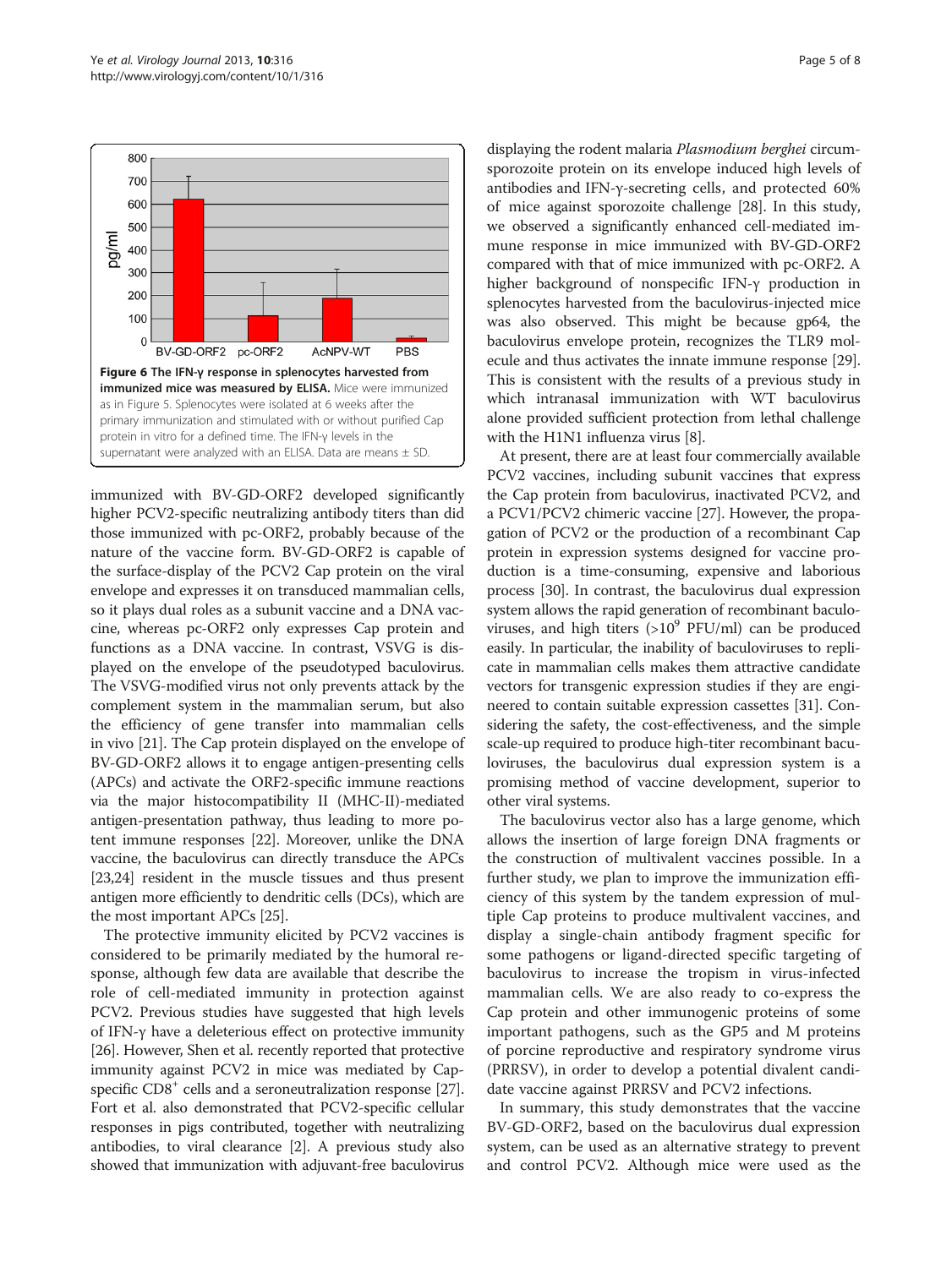<span id="page-5-0"></span>experimental animal model in which to evaluate the immunogenic efficacy of the PCV2 vaccine [\[32,33](#page-7-0)], other experiments are required to determine the immunogenicity and protective effect of this recombinant baculovirus in pigs [[34\]](#page-7-0).

## Conclusions

A dual-expression-system-based recombinant baculovirus BV-GD-ORF2 displays the PCV2 Cap protein with the baculovirus envelope protein gp64 TM and CTD on the viral envelope and also expresses it on transduced mammalian cells, thereby functioning as both a subunit vaccine and a DNA vaccine. The vaccination of mice with BV-GD-ORF2 successfully induced robust Cap-proteinspecific humoral and cellular responses. Collectively, our results indicate that the recombinant baculovirus BV-GD-ORF2 is a potential vaccine against PCV2 infection.

## Methods

## Cell lines

The porcine kidney cell line (PK-15) free of PCV1 contamination (ATCC CCL 33) was maintained in Dulbecco's modified Eagle's medium (DMEM, Invitrogen, Carlsbad, CA, USA), supplemented with 10% (v/v) heat-inactivated fetal bovine serum (FBS, Invitrogen), 100 g/mL of streptomycin and 100 IU/mL of penicillin. Spodoptera frugiperda cells (Sf9) were used to propagate the WT and recombinant baculoviruses and were cultured in Grace's insect media (Invitrogen) supplemented with 10% heat-inactivated FBS at 27°C. PCV2 strain GD-68 used in this study was originally isolated from a pig with naturally occurring PMWS.

## Construction of recombinant baculovirus

To generate the recombinant baculovirus BV-GD-ORF2, VSV–G cDNA with the β–globin terminator was PCR amplified from pVSV–G (Clontech, Mountain View, CA, USA) and subcloned into the shuttle vector pFastBac™- Dual plasmid (Invitrogen). The ORF2 gene lacking the N–terminal nuclear localization signal peptide was amplified from PCV2 genomic DNA by PCR and inserted between the sequences encoding the gp64 signal peptide and the transmembrane domain of pBACsurf–1 vector (Novagen, Madison, WI, USA). To construct pCMV– surf–ORF2, a 2.1-kb fragment of the surf–ORF2 fusion gene was excised from psurf–ORF2 by digestion with NheI and HindIII, and inserted into the NheI/HindIII sites in the pcDNA3.1(+) vector (Invitrogen, Carlsbad, CA). A cassette comprised of CMV-IE promoter and the surf-ORF2 fusion gene was amplified by PCR and subcloned into plasmid pFastBac™ Dual after SalI/HindIII treatment to generate pBac-GD-ORF2. The resultant pBac-GD-ORF2 plasmid thus contained the PCV2 ORF2 gene driven by the CMV-IE + PPH promoters and the VSV–G gene driven by the PP10 promoter.

All procedures for the production of recombinant baculovirus BV-GD-ORF2 were performed according to the manufacturer's manual of Bac-to-Bac® Baculovirus Expression System (Invitrogen). Viral particles were purified with two rounds of sucrose gradient ultracentrifugation following standard protocols [[35](#page-7-0)], and infectious titers were determined with the BD BacPAK™ Baculovirus Rapid Titer Kit (Clontech).

## Immunoblotting analysis

To investigate whether ORF2 is displayed on the envelop of BV-GD-ORF2, the purified virions were treated with 1% Triton X-100 to disrupt the virion structure, and then the viral nucleocapsids were collected by ultracentrifugation. The viral nucleocapsids, purified recombinant baculovirus and infected cell lysates in PBS (pH 7.4) were then mixed with lysis buffer (50 mM Tris–HCl [pH 6.8], 0.1 M dithiothreitol, 2% sodium dodecyl sulfate [SDS], and 10% glycerol) and resolved by SDS-12% polyacrylamide gel electrophoresis. Fractions containing the purified baculovirus were then transferred onto nitrocellulose membrane. Immunoblotting was performed as previously described [\[9\]](#page-6-0) with an anti-ORF2 monoclonal antibody (Ingenasa Inc., Spain).

#### Immunofluorescence assay

PK-15 cells were seeded at a concentration of 2.5  $\times$  10<sup>5</sup> cells/well into six-well tissue culture plates (Nunc, Rochester, NJ, USA) and transduced with purified baculovirus particles at a multiplicity of infection (MOI) of 10. After incubation for 48 h, the cells were fixed for 15 min with absolute methanol (100%) and incubated with anti-ORF2 monoclonal antibody (Ingenasa Inc.), and then with fluorescein-isothiocyanate (FITC)-conjugated rabbit antiporcine IgG (Sigma, St. Louis, MO, USA). Fluorescent images were examined under an inverted fluorescence microscope (Olympus IX70, Japan).

#### Mouse immunization schedule

Six-week-old female BALB/c mice were purchased from Southern Medicine University, Guangzhou, China, and cared for according to the Chinese Guidelines for Laboratory Animals in the microisolator units at Southern China Agricultural University. Three groups of mice (eight per group) were vaccinated intramuscularly twice at 3 week intervals with  $10^9$  PFU of BV-GD-ORF2,  $10^9$  PFU of AcMNPV wild-type (AcMNPV-WT) or 100 μg of pc-ORF2.A fourth group was injected with 100 μl of PBS and used as the control group. Serum samples were collected 3, 6, and 9 weeks after the primary inoculation to detect the Cap protein-specific ELISA antibodies and neutralizing antibodies against PCV2. Six weeks after the primary immunization, three mice from each group were killed for a cell-mediated immune assay.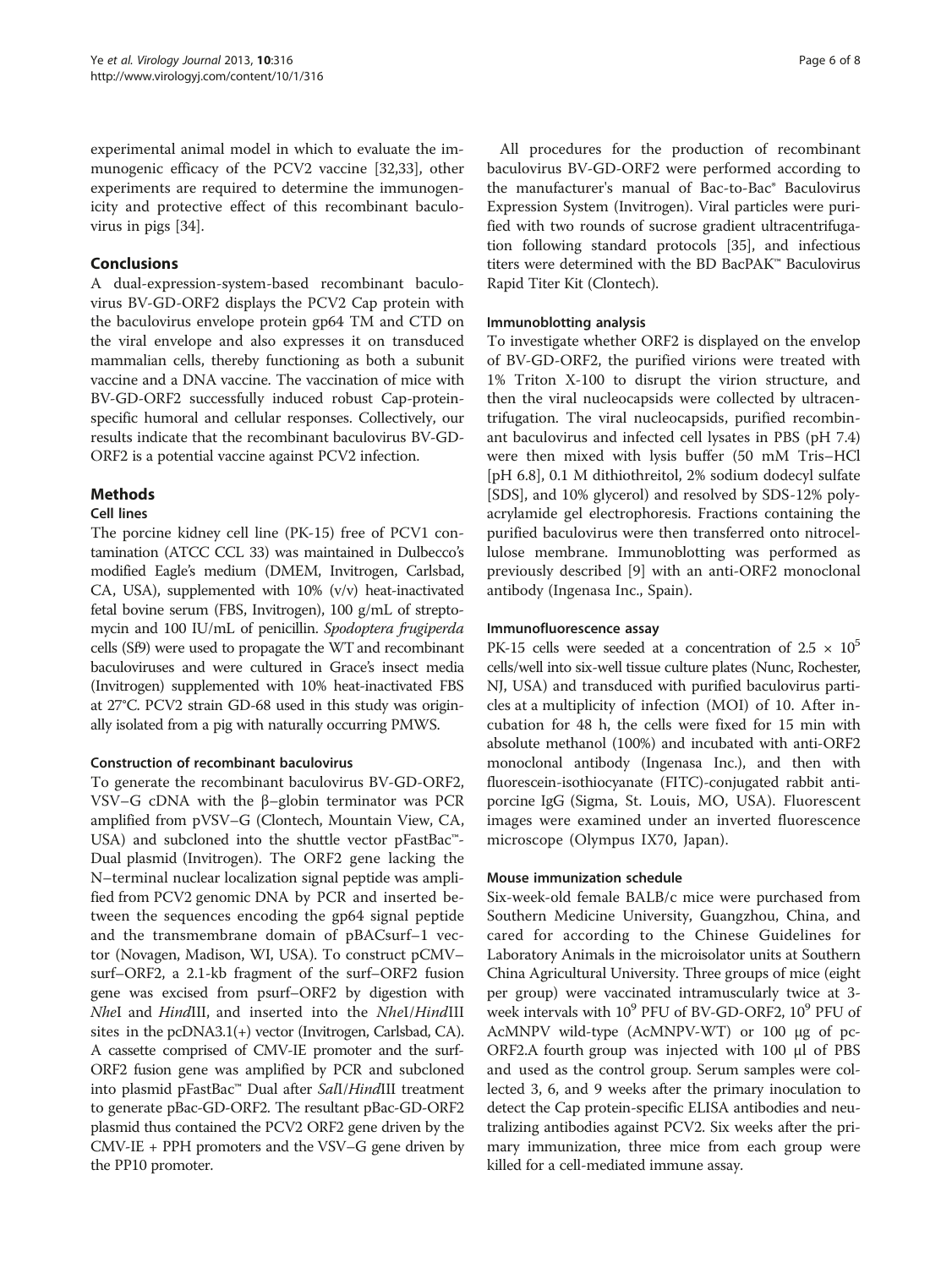#### <span id="page-6-0"></span>Serological testing

An endpoint ELISA and serum neutralization assay were performed as previously described [9].

#### IFN-γ release assays

Mouse splenocytes were prepared as previously described (Fan et al., 2008), and incubated in 24-well flat-bottomed plates  $(1 \times 10^6 \text{ cells/well})$  in the presence of Cap protein (20 μg/ml). After incubation for 72 h, the culture supernatant was harvested and the presence of IFN-γ was measured with a commercially available mouse IFN-γ ELISA kit (Biosourse, USA) according to the manufacturer's instructions. The concentrations of mouse IFN-γ in the samples were determined from a standard curve.

#### Statistical analysis

Student's t-test was used to compare the humoral and cell-mediated immune responses of the different groups. P values of <0.05 were considered statistically significant.

#### Competing interests

None of the authors has any financial or personal relationships that could inappropriately influence or bias the content of the paper.

#### Authors' contributions

XLC, ML and HYF conceived the study. XLC, YY, JZ, WYL, TZT and HYF designed and performed experiments. XLC, YY and HYF analyzed the data. YY and HYF wrote the manuscript. All authors read and approved the final manuscript.

#### Acknowledgements

This work was supported by grants from the National Program on Key Basic Research Project of China (2011CB504701) ; National High Technology Research and Development Program of China (2011AA10A209); Science & technology nova Program of Pearl River of Guangzhou (2012J2200086) and Public Industry (Agriculture) Specific Research Program (201303034).

#### Author details

<sup>1</sup>Key Laboratory of Animal Vaccine Development, Ministry of Agriculture, Guangzhou 510642, China. <sup>2</sup>College of Veterinary Medicine, South China Agricultural University, Guangzhou 510642, China. <sup>3</sup>Huizhou Entry-Exit Inspection and Quarantine Bureau, Huizhou 516001, China.

#### Received: 13 June 2013 Accepted: 22 October 2013 Published: 28 October 2013

#### References

- Opriessnig T, Patterson AR, Elsener J, Meng XJ, Halbur PG: Influence of maternal antibodies on efficacy of porcine circovirus type 2 (PCV2) vaccination to protect pigs from experimental infection with PCV2. Clin Vaccine Immunol 2008, 15:397–401.
- Fort M, Sibila M, Perez-Martin E, Nofrarias M, Mateu E, Segales J: One dose of a porcine circovirus 2 (PCV2) sub-unit vaccine administered to 3 week-old conventional piglets elicits cell-mediated immunity and significantly reduces PCV2 viremia in an experimental model. Vaccine 2009, 27:4031–4037.
- 3. Lyoo K, Joo H, Caldwell B, Kim H, Davies PR, Torrison J: Comparative efficacy of three commercial PCV2 vaccines in conventionally reared pigs. Vet J 2011, 189:58–62.
- 4. Koch G, van Roozelaar DJ, Verschueren CA, van der Eb AJ, Noteborn MH: Immunogenic and protective properties of chicken anaemia virus proteins expressed by baculovirus. Vaccine 1995, 13:763–770.
- 5. Krakowka S, Ellis JA, McNeilly F, Ringler S, Rings DM, Allan G: Activation of the immune system is the pivotal event in the production of wasting
- 6. Fan H, Ju C, Tong T, Huang H, Lv J, Chen H: Immunogenicity of empty capsids of porcine circovius type 2 produced in insect cells. Vet Res Commun 2007, 31:487–496.
- 7. Hofmann C, Sandig V, Jennings G, Rudolph M, Schlag P, Strauss M: Efficient gene transfer into human hepatocytes by baculovirus vectors. Proc Natl Acad Sci U S A 1995, 92:10099–10103.
- 8. Abe T, Takahashi H, Hamazaki H, Miyano-Kurosaki N, Matsuura Y, Takaku H: Baculovirus induces an innate immune response and confers protection from lethal influenza virus infection in mice. J Immunol 2003, 171:1133-1139.
- 9. Fan H, Pan Y, Fang L, Wang D, Wang S, Jiang Y, Chen H, Xiao S: Construction and immunogenicity of recombinant pseudotype baculovirus expressing the capsid protein of porcine circovirus type 2 in mice. J Virol Methods 2008, 150:21–26.
- 10. Pan Y, Fang L, Fan H, Luo R, Zhao Q, Chen H, Xiao S: Antitumor effects of a recombinant pseudotype baculovirus expressing Apoptin in vitro and in vivo. Int J Cancer 2010, 126:2741–2751.
- 11. Barsoum J, Brown R, McKee M, Boyce FM: Efficient transduction of mammalian cells by a recombinant baculovirus having the vesicular stomatitis virus G glycoprotein. Hum Gene Ther 1997, 8:2011–2018.
- 12. Sarkis C, Serguera C, Petres S, Buchet D, Ridet JL, Edelman L, Mallet J: Efficient transduction of neural cells in vitro and in vivo by a baculovirusderived vector. Proc Natl Acad Sci U S A 2000, 97:14638-14643.
- 13. Lu L, Yu L, Kwang J: Baculovirus surface-displayed hemagglutinin of H5N1 influenza virus sustains its authentic cleavage, hemagglutination activity, and antigenicity. Biochem Biophys Res Commun 2007, 358:404–409.
- 14. Feng Q, Liu Y, Qu X, Deng H, Ding M, Lau TL, Yu AC, Chen J: Baculovirus surface display of SARS coronavirus (SARS-CoV) spike protein and immunogenicity of the displayed protein in mice models. DNA Cell Biol 2006, 25:668–673.
- 15. Xu XG, Liu HJ: Baculovirus surface display of E2 envelope glycoprotein of classical swine fever virus and immunogenicity of the displayed proteins in a mouse model. Vaccine 2008, 26:5455–5460.
- 16. Tang XC, Lu HR, Ross TM: Hemagglutinin displayed baculovirus protects against highly pathogenic influenza. Vaccine 2010, 28:6821-6831
- 17. Ellis J, Hassard L, Clark E, Harding J, Allan G, Willson P, Strokappe J, Martin K, McNeilly F, Meehan B, et al: Isolation of circovirus from lesions of pigs with postweaning multisystemic wasting syndrome. Can Vet J 1998, 39:44–51.
- 18. Morozov I, Sirinarumitr T, Sorden SD, Halbur PG, Morgan MK, Yoon KJ, Paul PS: Detection of a novel strain of porcine circovirus in pigs with postweaning multisystemic wasting syndrome. J Clin Microbiol 1998, 36:2535–2541.
- 19. Gillespie J, Opriessnig T, Meng XJ, Pelzer K, Buechner-Maxwell V: Porcine circovirus type 2 and porcine circovirus-associated disease. J Vet Intern Med 2009, 23:1151–1163.
- 20. Kamstrup S, Barfoed AM, Frimann TH, Ladekjaer-Mikkelsen AS, Botner A: Immunisation against PCV2 structural protein by DNA vaccination of mice. Vaccine 2004, 22:1358–1361.
- 21. Kost TA, Condreay JP, Jarvis DL: Baculovirus as versatile vectors for protein expression in insect and mammalian cells. Nat Biotechnol 2005, 23:567–575.
- 22. Chen CY, Liu HJ, Tsai CP, Chung CY, Shih YS, Chang PC, Chiu YT, Hu YC: Baculovirus as an avian influenza vaccine vector: differential immune responses elicited by different vector forms. Vaccine 2010, 28:7644–7651.
- 23. Abe T, Hemmi H, Miyamoto H, Moriishi K, Tamura S, Takaku H, Akira S, Matsuura Y: Involvement of the Toll-like receptor 9 signaling pathway in the induction of innate immunity by baculovirus. J Virol 2005, 79:2847–2858.
- 24. Abe T, Kaname Y, Wen X, Tani H, Moriishi K, Uematsu S, Takeuchi O, Ishii KJ, Kawai T, Akira S, Matsuura Y: Baculovirus induces type I interferon production through toll-like receptor-dependent and -independent pathways in a cell-type-specific manner. J Virol 2009, 83:7629-7640.
- Strauss R, Huser A, Ni S, Tuve S, Kiviat N, Sow PS, Hofmann C, Lieber A: Baculovirus-based vaccination vectors allow for efficient induction of immune responses against plasmodium falciparum circumsporozoite protein. Mol Ther 2007, 15:193–202.
- 26. Meerts P, Misinzo G, Nauwynck HJ: Enhancement of porcine circovirus 2 replication in porcine cell lines by IFN-gamma before and after treatment and by IFN-alpha after treatment. J Interferon Cytokine Res 2005, 25:684–693.